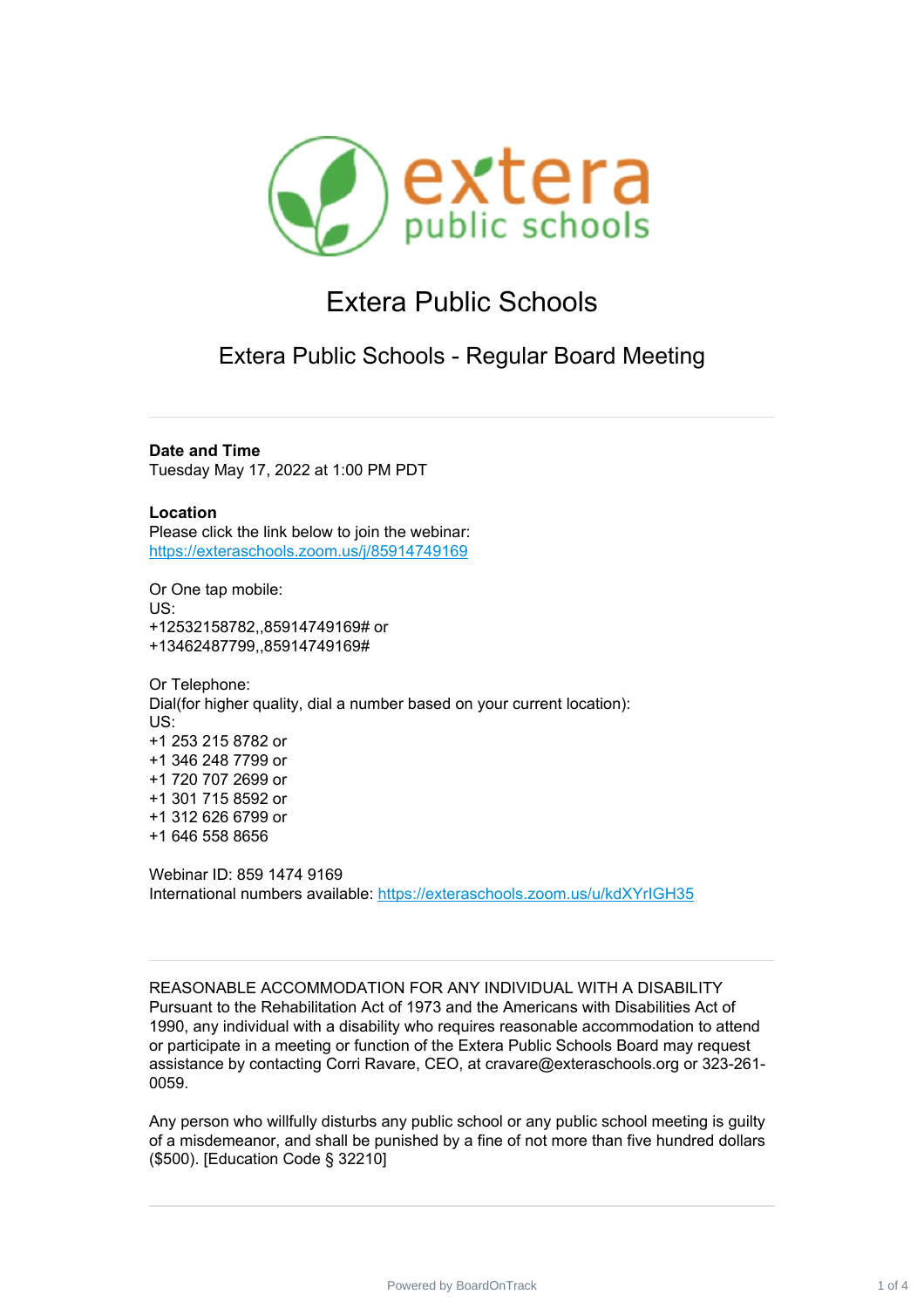In the event that any meeting is willfully interrupted by an individual or group of persons so as to render the orderly conduct of such meeting unfeasible, those persons interrupting the meeting will be removed from the room. If order cannot be restored by the removal of individuals who are willfully interrupting the meeting, the Board may order the meeting room cleared and continue in session pursuant to Government Code Section 54957.9.

| Agenda                                                                              | <b>Purpose</b>            | <b>Presenter</b> | Time           |
|-------------------------------------------------------------------------------------|---------------------------|------------------|----------------|
| I. Opening Items                                                                    |                           |                  | $1:00$ PM      |
| Opening Items                                                                       |                           |                  |                |
| A. Record Attendance and Guests                                                     |                           | Corri<br>Ravare  | 1 <sub>m</sub> |
| <b>B.</b> Call the Meeting to Order                                                 |                           | Myka<br>Miller   | 1 <sub>m</sub> |
| <b>C.</b> Approve Board Meeting Minutes                                             | Approve<br><b>Minutes</b> | Myka<br>Miller   | 1 <sub>m</sub> |
| Approve minutes for Exters Public Schools - Requier Board Meeting on March 15, 2022 |                           |                  |                |

Approve minutes for Extera Public Schools - Regular Board Meeting on March 15, 2022

| II. Public Comment (3 minutes each) | 1:03 PM |
|-------------------------------------|---------|
|-------------------------------------|---------|

| A. Public Comment | cvi | ነ m |
|-------------------|-----|-----|
|                   |     |     |

Members of the public can address the Board for a maximum of three minutes at the commencement of the meeting on any item that is described in this notice or other issues under the Board's purview. Members of the public who require translation to English may be provided a maximum of three additional minutes for translation. Members of the public are only allowed to speak once at each board meeting. Each person who addresses the Board shall not make personal, impertinent, slanderous, or profane remarks to any Board member, staff, or general public.

As per Executive Order N-29-20 from Governor Newsom, the meetings of the Board of Directors of Extera Public Schools will move to a virtual/teleconference environment using Zoom. The purpose of the Governor's executive order is to control the spread of Coronavirus and to reduce and minimize the risk of infection by "limiting attendance at public assemblies, conference, or other mass events." The Governor's executive order on March 20, 2020, waived the requirement for a majority of board members to physically participate in a public board meeting at the same location. The intent is not to limit public participation, but rather to protect public health by following the Governor's Say at Home executive order and the Los Angeles County's "Safer at Home" Order.

Instructions for public comments at board meetings conducted via Zoom: If you wish to make a public comment, please follow these instructions:

1. A Google Form "sign-up" will be open to members of the public 30 minutes prior to the public meeting. This Google Form will take the place of "speaker cards" available at meetings. 2. Speakers will fill in their names and select if they wish to address the board regarding specific agenda item (3 minutes allotted) or a non-agenda item (3 minutes allotted). 3. Speakers are asked to attend the board meeting virtually through the Zoom invitation link on the top of the agenda.

4. When it is time for the speaker to address the board, his/her name will be called by the Board Chair and the requesting speaker's microphone will be activated.

5. Speakers should rename their Zoom profile with their real name to expedite this process. After the comment has been given, the microphone for the speaker's Zoom profile will be muted.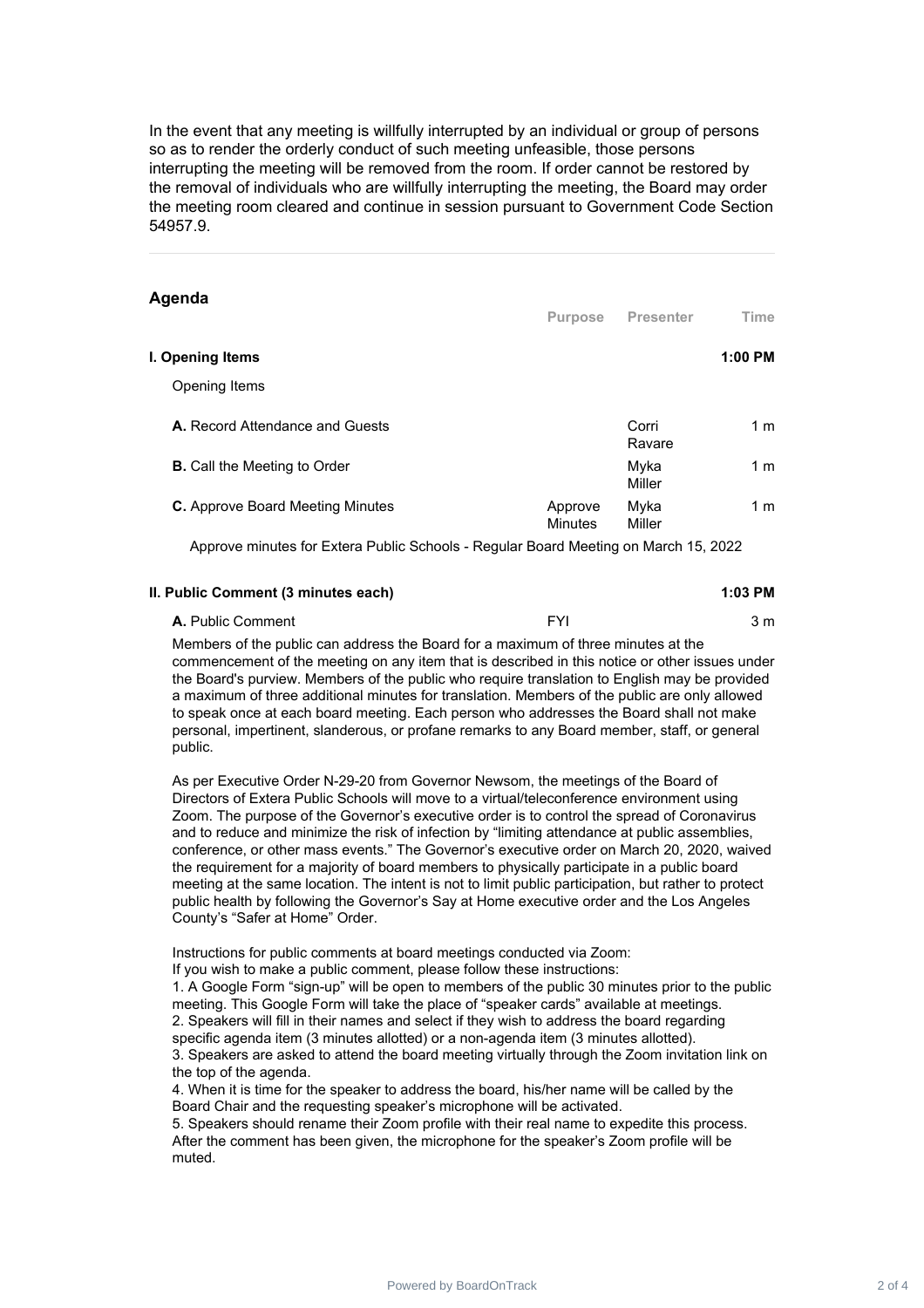| III. Financials                                                                         |                |                        | $1:06$ PM       |
|-----------------------------------------------------------------------------------------|----------------|------------------------|-----------------|
| A. Board Review of the Most Recent Financials for<br>Extera Public Schools              | <b>Discuss</b> | William<br><b>Bass</b> | $10 \text{ m}$  |
| <b>B.</b> Presentation and Discussion of the DRAFT 22-23<br>Extera Public School Budget | <b>Discuss</b> | William<br><b>Bass</b> | 20 <sub>m</sub> |

William Bass, Corri Tate Ravare and Nicole Duquette will present the draft 22-23 budget for discussion. Final budget will be voted on at the June 21, 2022 board meeting.

|                |                | 1:36 PM |
|----------------|----------------|---------|
| <b>Discuss</b> | Lilv<br>Garcia | 20 m    |
|                |                |         |

Lily Bustos Garcia, Managing Director of Curriculum & Instruction will give an update on the strengthened Extera Public School instructional model. Information regarding the Extera Literacy Task Force, Program Inquiry Walks, Lead Teacher Model, Instructional Coaches, Curriculum Selection and more will be shared.

| V. Governance                                                       |      |                           | 1:56 PM |
|---------------------------------------------------------------------|------|---------------------------|---------|
| A. Nomination of Norman Bullock to the Extera Board<br>of Directors | Vote | Corri<br>Ravare           | 5m      |
| <b>B.</b> Food Service Agreement                                    | Vote | <b>Nicole</b><br>Duquette | 5m      |

Through a competitive bidding process, Extera Public Schools selected a food service vendor for the 22-23 school year. A committee of stakeholders evaluated 3 proposals and rated a meal tasting presentation.

Per fiscal policy, purchase exceeds \$30K and required board approval.

| C. Extera Public School 22-23 Academic Calendar and<br><b>Instructional Minutes</b> | Vote | Lilv<br>Garcia  | 5 m |
|-------------------------------------------------------------------------------------|------|-----------------|-----|
| <b>D.</b> Extera Board Meeting Calendar                                             | Vote | Corri<br>Ravare | 5 m |
| <b>E.</b> AB 361 - June 2022 board meeting to be held<br>virtually by Zoom          | Vote | Corri<br>Ravare | 5 m |

• Per AB 361, every 30 days the board is allowed to determine if the current CA state of emergency continues to impact the ability of members to meet safely in person; or state or local officials continue to impose or recommend measures to promote social distancing. Vote to approve the necessity for a virtual meeting June 21, 2022.

| <b>F.</b> Safe Return to In-Person Instruction and Continuity<br>Nicole<br><b>Discuss</b><br>Duquette | 5m        |
|-------------------------------------------------------------------------------------------------------|-----------|
| VI. Adjourn to Closed Session                                                                         | $2:26$ PM |
| A. Conference With Real Property Negotiators<br>Vote<br>Corri<br>Ravare                               | 15 m      |
|                                                                                                       |           |

**§**Section 54956.8 Property APN 5245-001-023. Pacific Charter Schools Development (PCSD) Representing Extera Public Schools